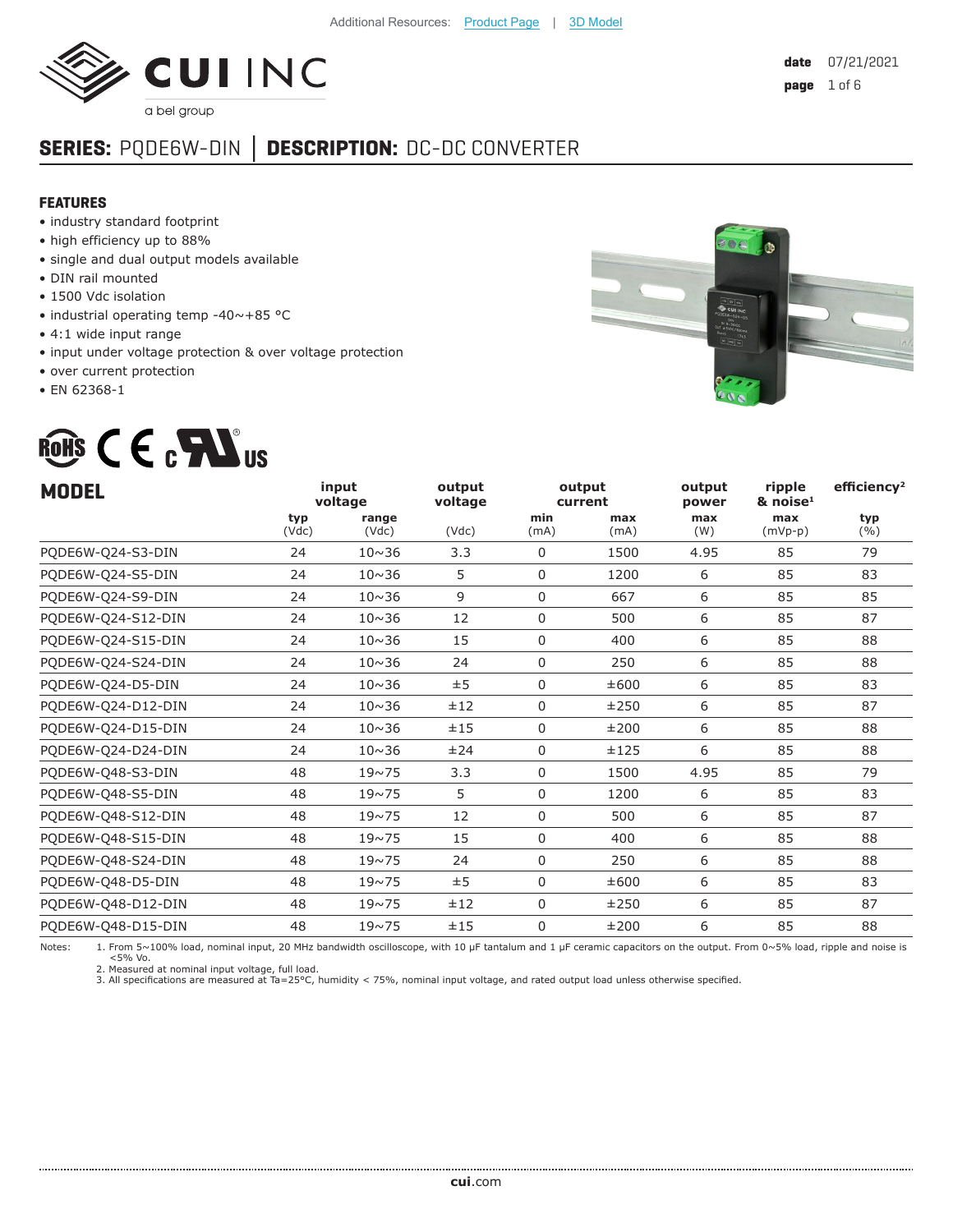## **PART NUMBER KEY**



#### **INPUT**

| parameter                         | conditions/description                                                |                                           | min              | typ         | max        | units                |
|-----------------------------------|-----------------------------------------------------------------------|-------------------------------------------|------------------|-------------|------------|----------------------|
| operating input voltage           | 24 Vdc input models<br>48 Vdc input models                            |                                           | 10<br>19         | 24<br>48    | 36<br>75   | Vdc<br>Vdc           |
| start-up voltage                  | 24 Vdc input models<br>48 Vdc input models                            |                                           |                  |             | 10<br>19   | <b>Vdc</b><br>Vdc    |
| surge voltage                     | for maximum of 1 second<br>24 Vdc input models<br>48 Vdc input models |                                           | $-0.7$<br>$-0.7$ |             | 50<br>100  | Vdc<br>Vdc           |
| under voltage shutdown            | 24 Vdc input models<br>48 Vdc input models                            |                                           | 5.5<br>12        | 6.5<br>15.5 |            | <b>Vdc</b><br>Vdc    |
| current                           | 24 Vdc input models                                                   | 3.3 Vdc output models<br>all other models |                  |             | 268<br>309 | m <sub>A</sub><br>mA |
|                                   | 48 Vdc input models                                                   | 3.3 Vdc output models<br>all other models |                  |             | 134<br>155 | m <sub>A</sub><br>mA |
| filter                            | Pi filter                                                             |                                           |                  |             |            |                      |
| input reverse polarity protection | yes                                                                   |                                           |                  |             |            |                      |
| no load power consumption         |                                                                       |                                           |                  | 0.12        |            | W                    |

#### **OUTPUT**

| parameter                            | conditions/description                                                                                                                      | min | typ                    | max                                        | units                            |
|--------------------------------------|---------------------------------------------------------------------------------------------------------------------------------------------|-----|------------------------|--------------------------------------------|----------------------------------|
| maximum capacitive load <sup>1</sup> | 3.3 Vdc output models<br>5 Vdc output models<br>9 Vdc output models<br>12, ±5 Vdc output models<br>15 Vdc output models<br>all other models |     |                        | 1,800<br>1,000<br>680<br>470<br>220<br>100 | μF<br>μF<br>μF<br>μF<br>μF<br>μF |
| voltage accuracy <sup>2</sup>        | 0% to full load                                                                                                                             |     | ±1                     | ±3                                         | $\frac{0}{0}$                    |
| line regulation                      | from low line to high line, full load<br>positive outputs<br>negative outputs<br>from 5% to full load                                       |     | $\pm 0.2$<br>$\pm 0.5$ | $\pm 0.5$<br>±1                            | $\%$<br>$\%$                     |
| load regulation <sup>3</sup>         | positive outputs<br>negative outputs                                                                                                        |     | $\pm 0.5$<br>$\pm 0.5$ | ±1<br>±1.5                                 | $\frac{0}{0}$<br>$\%$            |
| voltage balance <sup>4</sup>         | dual output models                                                                                                                          |     |                        | ±5                                         | $\%$                             |
| cross regulation                     | dual output models:<br>main output 50% load<br>secondary output from 10~100% load                                                           |     |                        | ±5                                         | $\frac{0}{0}$                    |
| switching frequency <sup>5</sup>     | PWM mode                                                                                                                                    |     | 300                    |                                            | kHz                              |
| transient recovery time              | 25% load step change, nominal input voltage                                                                                                 |     | 300                    | 500                                        | $\mu$ s                          |

Note: 1. Tested at input voltage range and full load.<br>
2. At 0~5% load, the max output voltage accuracy for the ±5 & ±9 Vdc output models is ±5%.<br>
3. At 0~100% load, the max load regulation is ±5%.<br>
4. Unbalanced loads sh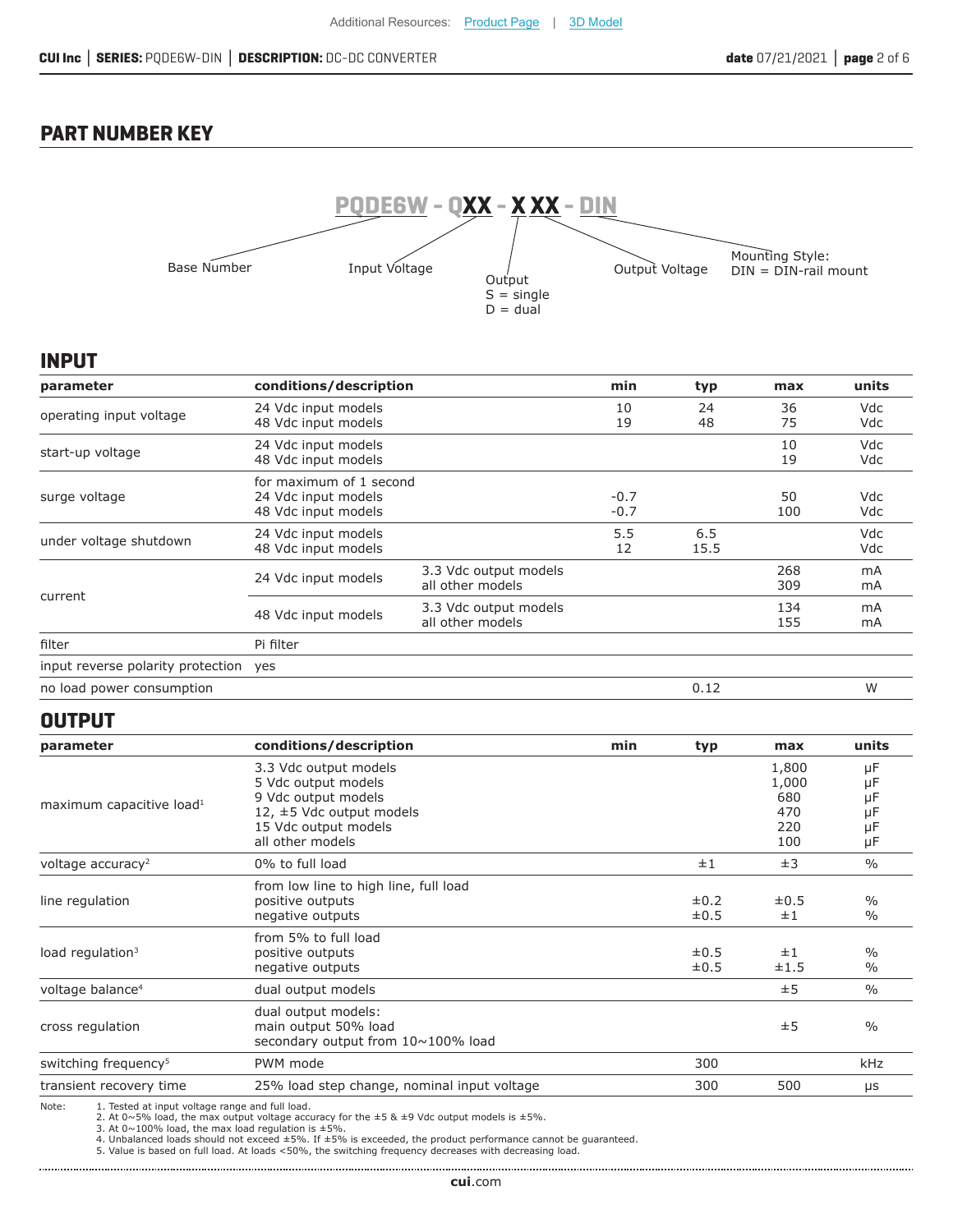# **OUTPUT (CONTINUED)**

| parameter                    | conditions/description                                                                               | min | tvp      | max           | units                 |
|------------------------------|------------------------------------------------------------------------------------------------------|-----|----------|---------------|-----------------------|
| transient response deviation | 25% load step change, nominal input voltage<br>3.3, 5, $\pm$ 5 Vdc output models<br>all other models |     | ±5<br>±3 | $\pm 8$<br>±5 | $\%$<br>$\frac{0}{0}$ |
| temperature coefficient      | at full load                                                                                         |     |          | $\pm 0.03$    | $\%$ /°C              |
|                              |                                                                                                      |     |          |               |                       |

#### **PROTECTIONS**

| parameter                | conditions/description    | min | typ | max | units         |
|--------------------------|---------------------------|-----|-----|-----|---------------|
| over voltage protection  |                           | 110 |     | 160 | $\frac{0}{0}$ |
| over current protection  |                           | 110 | 140 | 190 | $\%$          |
| short circuit protection | continuous, self recovery |     |     |     |               |

#### **SAFETY AND COMPLIANCE**

| parameter                    | conditions/description                                                                              | min       | typ   | max | units |
|------------------------------|-----------------------------------------------------------------------------------------------------|-----------|-------|-----|-------|
| isolation voltage            | input to output for 1 minute at 1 mA                                                                | 1,500     |       |     | Vdc   |
| isolation resistance         | input to output at 500 Vdc                                                                          | 1,000     |       |     | MΩ    |
| isolation capacitance        | input to output, 100 kHz / 0.1 V                                                                    |           | 1,000 |     | pF    |
| safety approvals             | certified to 62368-1: EN<br>certified to 60950-1: UL                                                |           |       |     |       |
| conducted emissions          | CISPR22/EN55022, class A (no external circuit); class B (external circuit required, see Figure 3-b) |           |       |     |       |
| radiated emissions           | CISPR22/EN55022, class A (no external circuit); class B (external circuit required, see Figure 3-b) |           |       |     |       |
| <b>ESD</b>                   | IEC/EN61000-4-2, contact $\pm$ 4kV, class B                                                         |           |       |     |       |
| radiated immunity            | IEC/EN61000-4-3, 10V/m, class A                                                                     |           |       |     |       |
| EFT/burst                    | IEC/EN61000-4-4, $\pm$ 2kV, class B (external circuit required, see Figure 3-a)                     |           |       |     |       |
| surge                        | IEC/EN61000-4-5, line-line $\pm$ 2kV, class B (external circuit required, see Figure 3-a)           |           |       |     |       |
| conducted immunity           | IEC/EN61000-4-6, 3 Vr.m.s, class A                                                                  |           |       |     |       |
| voltage dips & interruptions | IEC/EN61000-4-29, 0%-70%, class B                                                                   |           |       |     |       |
| <b>MTBF</b>                  | as per MIL-HDBK-217F, 25°C                                                                          | 1,000,000 |       |     | hours |
| <b>RoHS</b>                  | 2011/65/EU                                                                                          |           |       |     |       |

#### **ENVIRONMENTAL**

| parameter             | conditions/description                      | min | typ | max | units         |
|-----------------------|---------------------------------------------|-----|-----|-----|---------------|
| operating temperature | see derating curve                          | -40 |     | 85  | ٥٢            |
| storage temperature   |                                             | -55 |     | 125 | $\circ$       |
| storage humidity      | non-condensing                              |     |     | 95  | $\frac{0}{0}$ |
| vibration             | $10 \sim 55$ Hz for 30 minutes on each axis |     | 10  |     |               |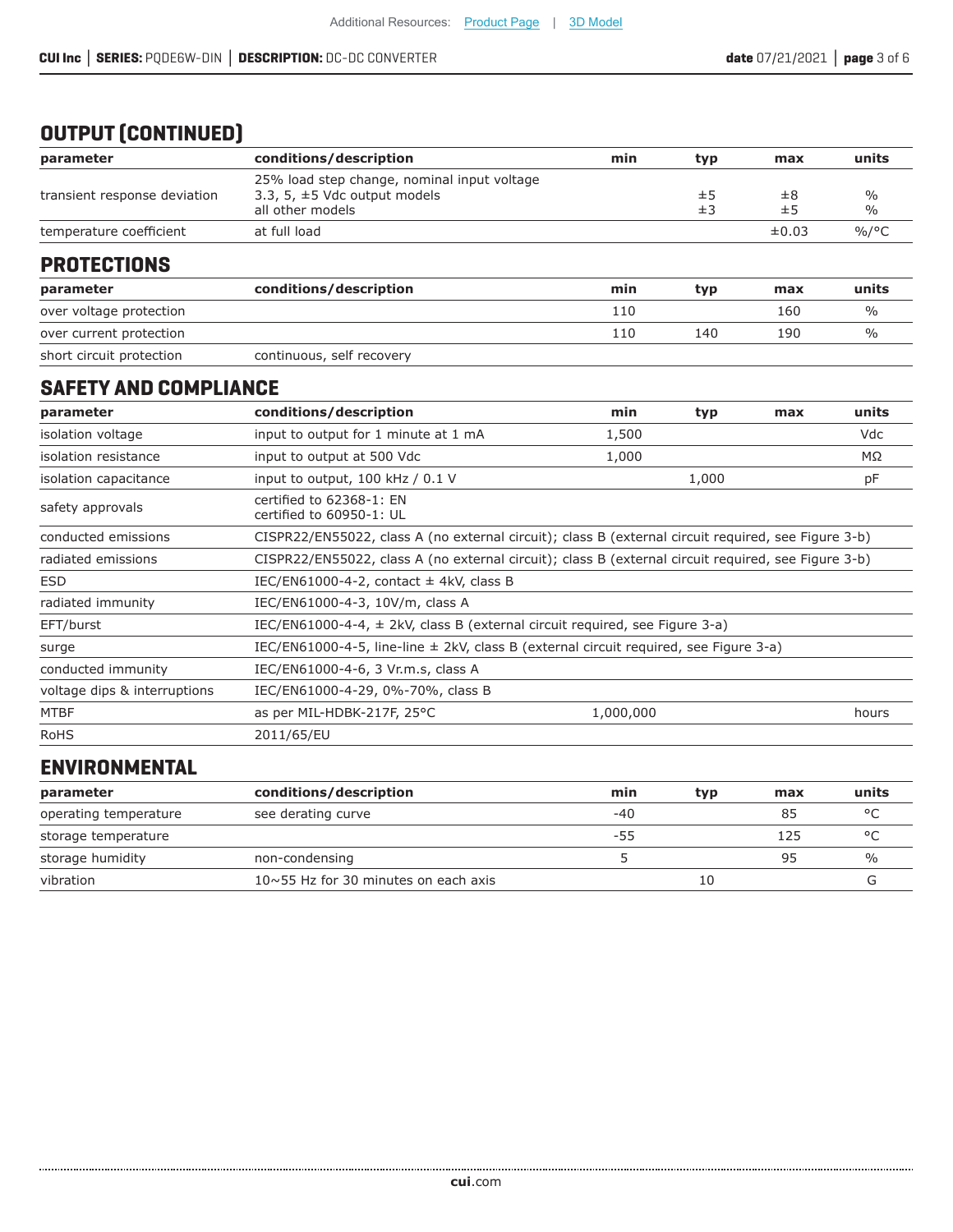#### **MECHANICAL**

| parameter     | conditions/description                             | min | tvp | max | units |
|---------------|----------------------------------------------------|-----|-----|-----|-------|
| dimensions    | 76.00 x 31.50 x 25.80 [2.992 x 1.240 x 1.016 inch] |     |     |     | mm    |
| case material | aluminum alloy                                     |     |     |     |       |
| weight        |                                                    |     | 56  |     |       |

#### **MECHANICAL DRAWING**

units: mm [inch] tolerance: ±0.50[±0.020]

installed on DIN rail TS35 wire range: 24~12 AWG tightening torque: max 0.4 N\*m

| PIN CONNECTIONS             |            |            |  |  |
|-----------------------------|------------|------------|--|--|
| PIN                         | Function   |            |  |  |
|                             | Single     | Dual       |  |  |
| 1                           | ΝC         | NС         |  |  |
| $\overline{2}$              | <b>GND</b> | <b>GND</b> |  |  |
| 3                           | Vin        | Vin        |  |  |
| 4                           | 0V         | -Vout      |  |  |
| 5                           | <b>NC</b>  | 0V         |  |  |
| 6                           | $+$ Vout   | +Vout      |  |  |
| $\ddot{\phantom{1}}$<br>. . |            |            |  |  |







## **DERATING CURVE**

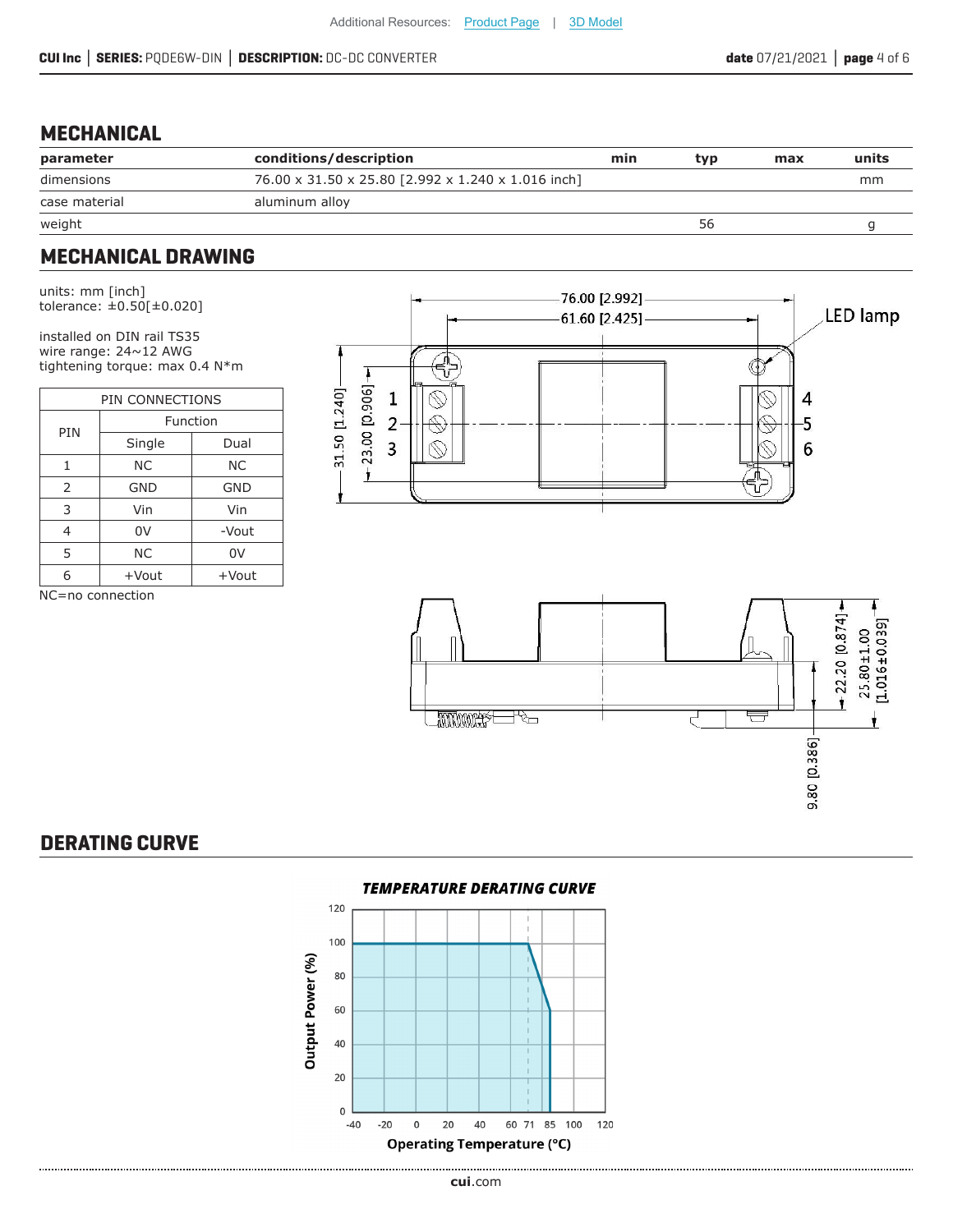#### **APPLICATION CIRCUIT**

This series has been tested according to the following recommended circuits (Figures 1 & 2) before leaving the factory. If you want to further reduce the input and output ripple, you can increase the input and output capacitors or select capacitors of low equivalent impedance provided that the capacitance is less than the maximum capacitive load of the model.



| Table 1 |      |           |  |  |  |
|---------|------|-----------|--|--|--|
| Vin     | Cin  | Cout      |  |  |  |
| (Vdc)   | (uF) | $(\mu F)$ |  |  |  |

 $24 \mid 100 \mid 10$  $48$  |  $10\sim47$  | 10

## **EMC RECOMMENDED CIRCUIT**



**Table 2**

| Recommended External Circuit Components |                                          |                |  |  |  |
|-----------------------------------------|------------------------------------------|----------------|--|--|--|
| Vin (Vdc)                               | 24<br>48                                 |                |  |  |  |
| <b>FUSE</b>                             | choose according to actual input current |                |  |  |  |
| <b>MOV</b>                              | S20K30                                   | S14K60         |  |  |  |
| C <sub>0</sub>                          | 680 µF / 50 V<br>680 µF / 100 V          |                |  |  |  |
| C1                                      | $1 \mu F / 50 V$                         | 1 µF / 100 V   |  |  |  |
| C <sub>2</sub>                          | 330 µF / 50 V                            | 330 µF / 50 V  |  |  |  |
| C <sub>3</sub>                          | 4.7 $\mu$ F / 50 V                       | 4.7 µF / 100 V |  |  |  |
| C <sub>4</sub>                          | $10 \mu F$                               |                |  |  |  |
| <b>LCM</b>                              | 4.7 mH                                   |                |  |  |  |
| CY1, CY2                                | 1 nF / 2 kV                              |                |  |  |  |